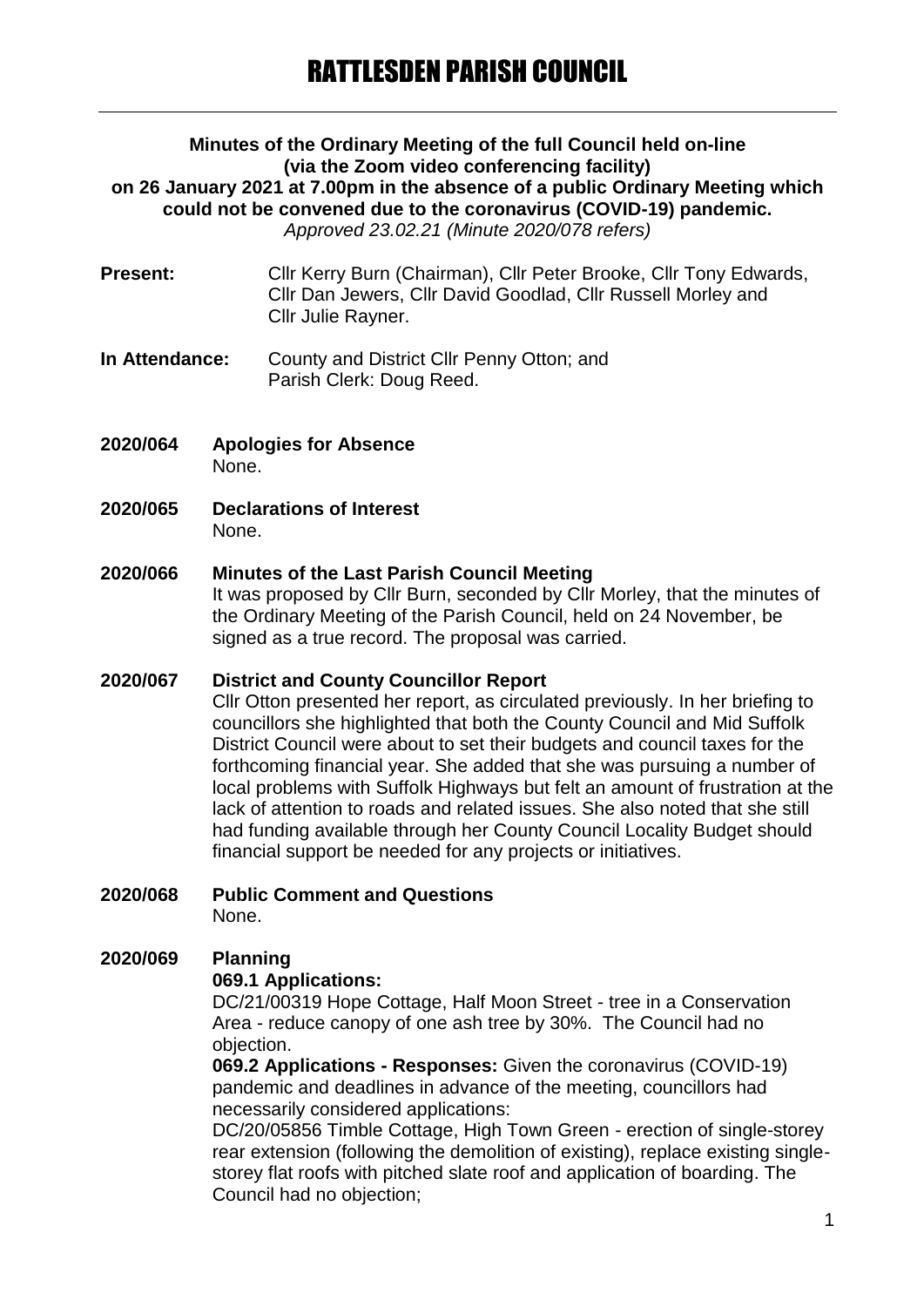DC/20/05922 1 Old Hall Meadow - tree in a Conservation Area - fell one sycamore because it is too close to the property, causes shading and potential roof damage and obstructs power line. Replant with one Prunus (Japanese ornamental cherry). The Council had no objection; and DC/21/00094 Land Adjacent to Roman Rise - modification of Section 106 planning obligation - variation of legal agreement dated 9 July 2018 relating to DC/18/00229. The Council had no objection.

**069.3 Decisions:** It was noted that applications DC/20/04251 and DC/20/04252 Shelland Hall Barn, Shelland (Parish of Rattlesden) and DC/20/05922 1 Old Hall Meadow had been granted.

#### **2020/070 Finance**

**070.1 Financial Report:** The report to 31 December was received. It was noted that the TSB current account stood at £12,139.54 and the deposit account at £25,226.08 further to which it was proposed by Cllr Burn, seconded by Cllr Morley, that the reconciliation be approved and duly signed. The proposal was carried.

**070.2 Payments and Income:** It was proposed by Cllr Morley, seconded by Cllr Rayner, that the schedule of payments be approved. The proposal was carried. The schedule comprised the following:

- Litter-picker: salary (January) £168.56;
- Clerk: salary (January) £393.35;
- HMRC: PAYE (January) £98.40;
- Mr Roger Heard: 447th Bomb Group Memorial grass-cutting £31.00 (Section 137 expenditure);
- ◆ The Felsham Gardeners: village grass-cutting £115.00;
- The Felsham Gardeners: Cemetery grass-cutting £200.00;
- The Felsham Gardeners: Cemetery tree maintenance £50.00;
- Rattlesden Parochial Church Council: contribution towards the printing costs of "Revelations" plus support services - £150.00 (Section 137 expenditure);
- Community Heartbeat Trust: defibrillator battery £186.00 + £37.20 VAT;
- Mr Richard Mahony: reimbursement of village Christmas tree cost £50.00 (Section 137 expenditure); and

 Anglian Water Business Ltd (National): Cemetery water - £13.36. Income received was duly noted as follows:

 TSB: business (deposit) account interest (January) - £10.67. **070.3 Budget 2021-2022 and Precept 2021-2022:** Councillors, acknowledging that the pandemic had resulted in an abnormal financial year and in anticipation of another very unpredictable period ahead, gave unprecedented consideration to the budget for 2021-2022. In terms of both income and expenditure there were a number of unknowns although the Council had already been made aware of some price increases and it was anticipated, especially, that more financial support for local bodies and organisations might be needed going forward. Accepting that reserves needed to continue to be managed effectively and held, at least, at the minimum level recommended nationally for smaller authorities, councillors reviewed several budget and precept scenarios. After discussing options, it